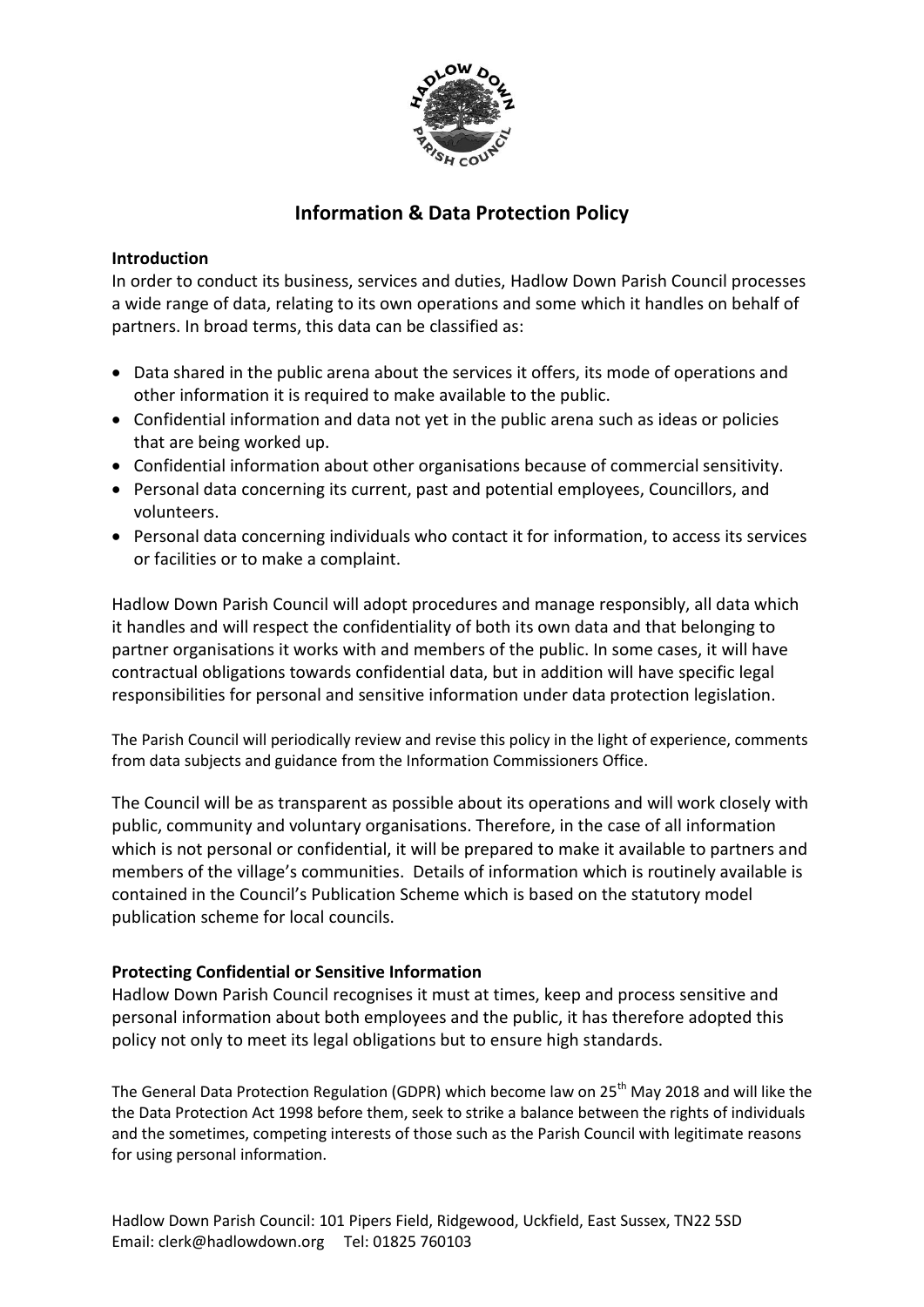

#### **The policy is based on the premise that Personal Data must be:**

• Processed fairly, lawfully and in a transparent manner in relation to the data subject.

• Collected for specified, explicit and legitimate purposes and not further processed in a manner that is incompatible with those purposes.

• Adequate, relevant and limited to what is necessary in relation to the purposes for which they are processed.

• Accurate and, where necessary, kept up to date.

• Kept in a form that permits identification of data subjects for no longer than is necessary for the purposes for which the personal data are processed.

• Processed in a manner that ensures appropriate security of the personal data including protection against unauthorised or unlawful processing and against accidental loss, destruction or damage, using appropriate technical or organisational measures.

## **Data Protection Terminology**

**Data subject** - means the person whose personal data is being processed.

That may be an employee, prospective employee, associate or prospective associate of Hadlow Down Parish Council or someone transacting with it in some way, or an employee, member or volunteer with one of our clients, or persons transacting or contracting with one of our clients when we process data for them.

**Personal data** - means any information relating to a natural person or data subject that can be used directly or indirectly to identify the person.

It can be anything from a name, a photo, and an address, date of birth, an email address, bank details, and posts on social networking sites or a computer IP address.

**Sensitive personal data** - includes information about racial or ethnic origin, political opinions, and religious or other beliefs, trade union membership, medical information, sexual orientation, genetic and biometric data or information related to offences or alleged offences where it is used to uniquely identify an individual.

**Data controller** - means a person who (either alone or jointly or in common with other persons) (e.g. Parish Council) determines the purposes for which and the manner in which any personal data is to be processed.

**Data processor** - in relation to personal data, means any person (other than an employee of the data controller) who processes the data on behalf of the data controller.

**Processing information or data** - means obtaining, recording or holding the information or data or carrying out any operation or set of operations on the information or data, including:

• organising, adapting or altering it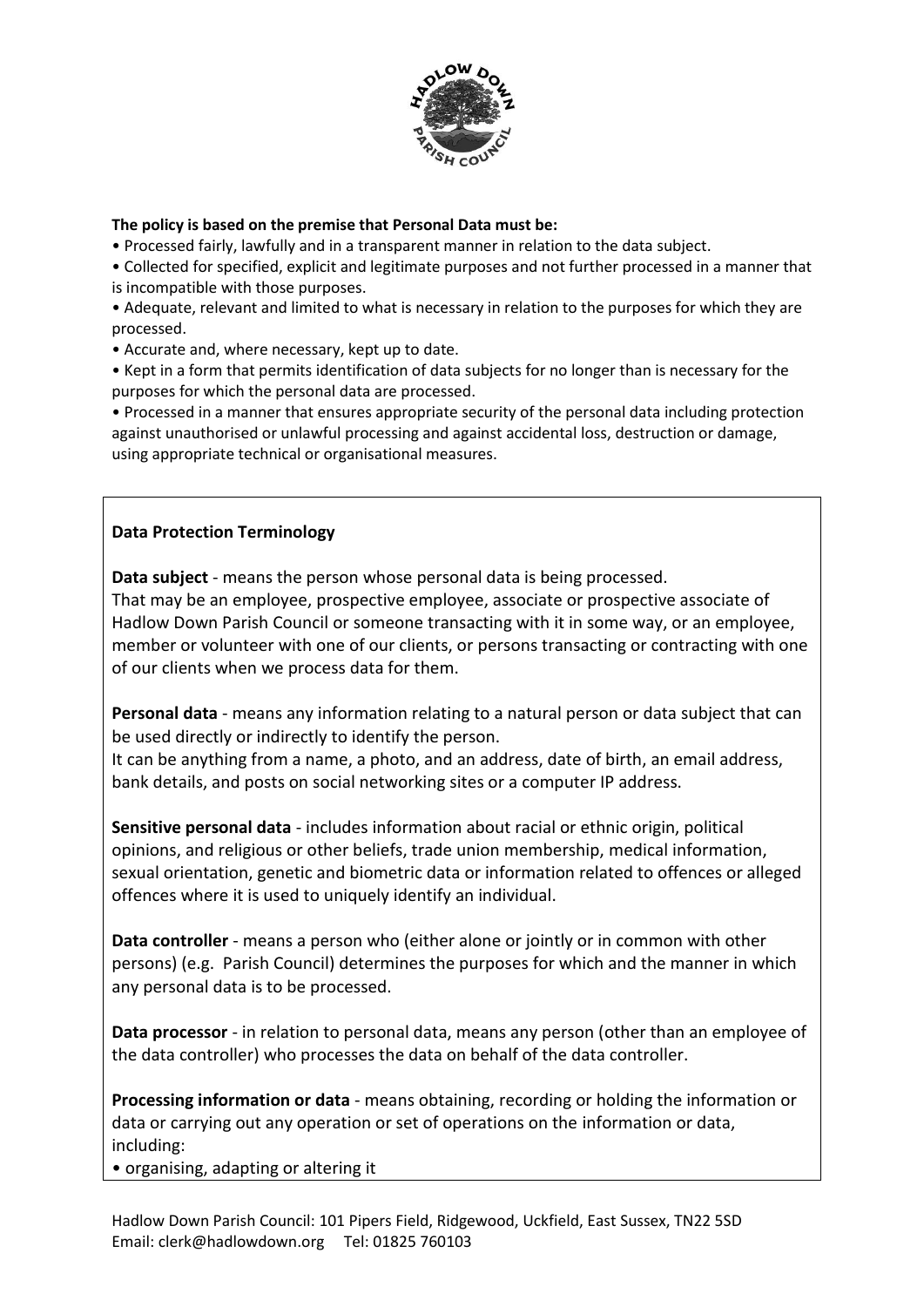

- retrieving, consulting or using the information or data
- disclosing the information or data by transmission, dissemination or otherwise making it available

• aligning, combining, blocking, erasing or destroying the information or data. regardless of the Technology used.

Hadlow Down Parish Council processes **personal data** in order to:

- fulfil its duties as an employer by complying with the terms of contracts of employment, safeguarding the employee and maintaining information required by law.
- pursue the legitimate interests of its business and its duties as a public body, by fulfilling contractual terms with other organisations, and maintaining information required by law.
- monitor its activities including the equality and diversity of its activities
- fulfil its duties in operating the business premises including security
- assist regulatory and law enforcement agencies
- process information including the recording and updating details about its Councillors, employees, partners and volunteers.
- process information including the recording and updating details about individuals who contact it for information, or to access a service, or make a complaint.
- undertake surveys, censuses and questionnaires to fulfil the objectives and purposes of the Council.
- undertake research, audit and quality improvement work to fulfil its objects and purposes.
- carry out Council administration.

Where appropriate and governed by necessary safeguards we will carry out the above processing jointly with other appropriate bodies from time to time.

## **The Council will ensure that at least one of the following conditions is met for personal information to be considered fairly processed:**

- The individual has consented to the processing
- Processing is necessary for the performance of a contract or agreement with the individual
- Processing is required under a legal obligation
- Processing is necessary to protect the vital interests of the individual
- Processing is necessary to carry out public functions
- Processing is necessary in order to pursue the legitimate interests of the data controller or third parties.

Particular attention is paid to the processing of any **sensitive personal information** and the Parish Council will ensure that at least one of the following conditions is met:

- Explicit consent of the individual
- Required by law to process the data for employment purposes
- A requirement in order to protect the vital interests of the individual or another person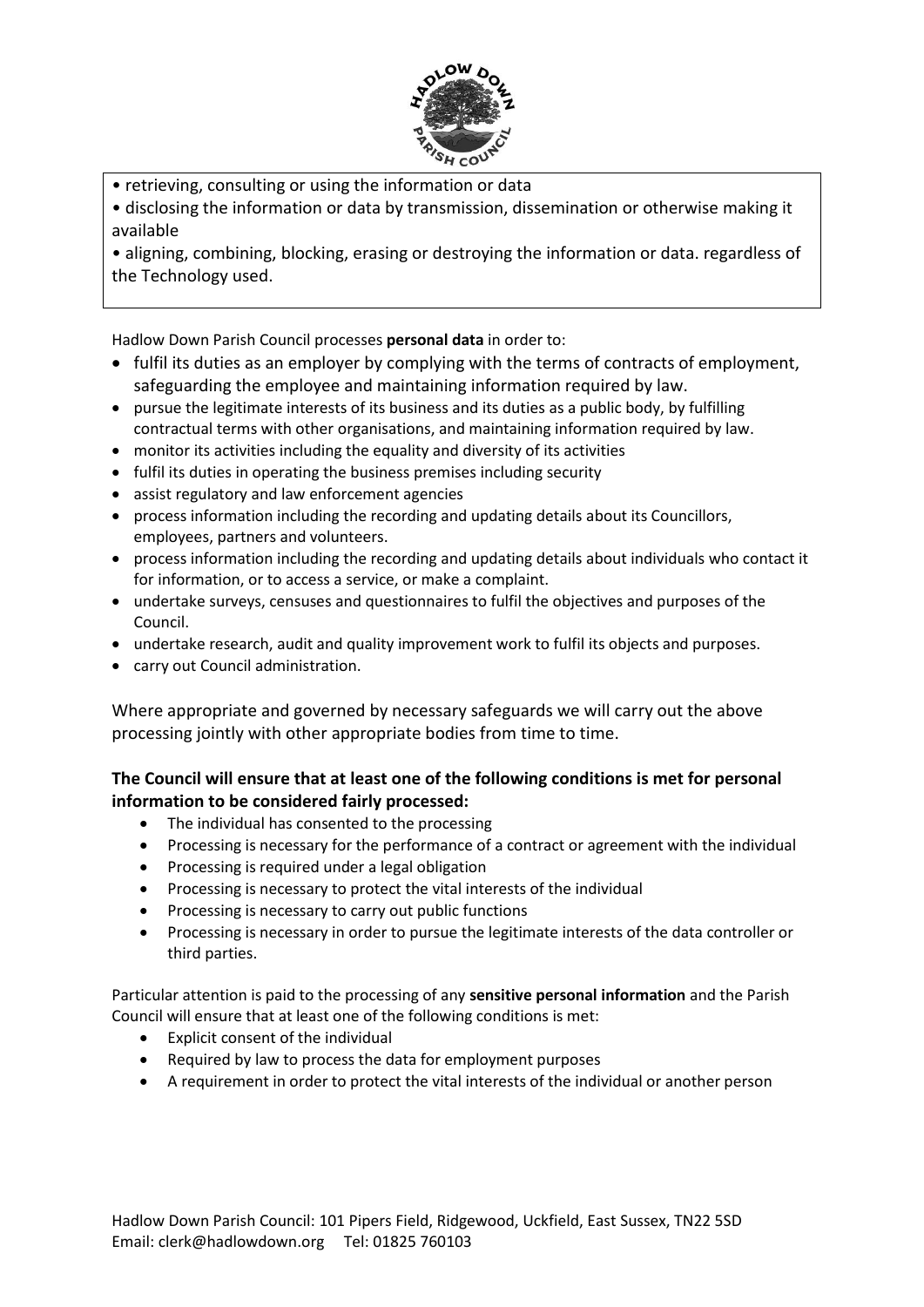

## **Who is responsible for protecting a person's personal data?**

The Parish Council as a corporate body has ultimate responsibility for ensuring compliance with the Data Protection legislation. The Council has delegated this responsibility day to day to the Parish Council Clerk.

- Email: clerk@hadlowdown.org
- Phone: 01825 760103
- Correspondence: Clerk & RFO to Hadlow Down Parish Council, 101 Pipers Field, Ridgewood, Uckfield, East Sussex, TN22 5SD

## **Diversity Monitoring**

Hadlow Down Parish Council monitors the diversity of its employees, and Councillors, in order to ensure that there is no inappropriate or unlawful discrimination in the way it conducts its activities. It undertakes similar data handling in respect of prospective employees. This data will always be treated as confidential. It will only be accessed by authorised individuals within the Council and will not be disclosed to any other bodies or individuals.

The Council will always give guidance on personnel data to employees, councillors, partners and volunteers through a Privacy Notice and ensure that individuals on whom personal information is kept are aware of their rights and have easy access to that information on request.

Appropriate technical and organisational measures will be taken against unauthorised or unlawful processing of personal data and against accidental loss or destruction of, or damage to, personal data.

Personal data shall not be transferred to a country or territory outside the European Economic Areas unless that country or territory ensures an adequate level of protection for the rights and freedoms of data subjects in relation to the processing of personal data.

#### **Information provided to us**

The information provided (personal information such as name, address, email address, phone number) will be processed and stored so that it is possible for us to contact, respond to or conduct the transaction requested by the individual. By transacting with Hadlow Down Parish Council, individuals are deemed to be giving consent for their personal data provided to be used and transferred in accordance with this policy, however where ever possible specific written consent will be sought. It is the responsibility of those individuals to ensure that the Parish Council is able to keep their personal data accurate and up-to-date. The personal information will be not shared or provided to any other third party or be used for any purpose other than that for which it was provided.

## **The Councils Right to Process Information**

General Data Protection Regulations (and Data Protection Act) Article 6 (1) (a) (b) and (e) Processing is with consent of the data subject, or

Processing is necessary for compliance with a legal obligation.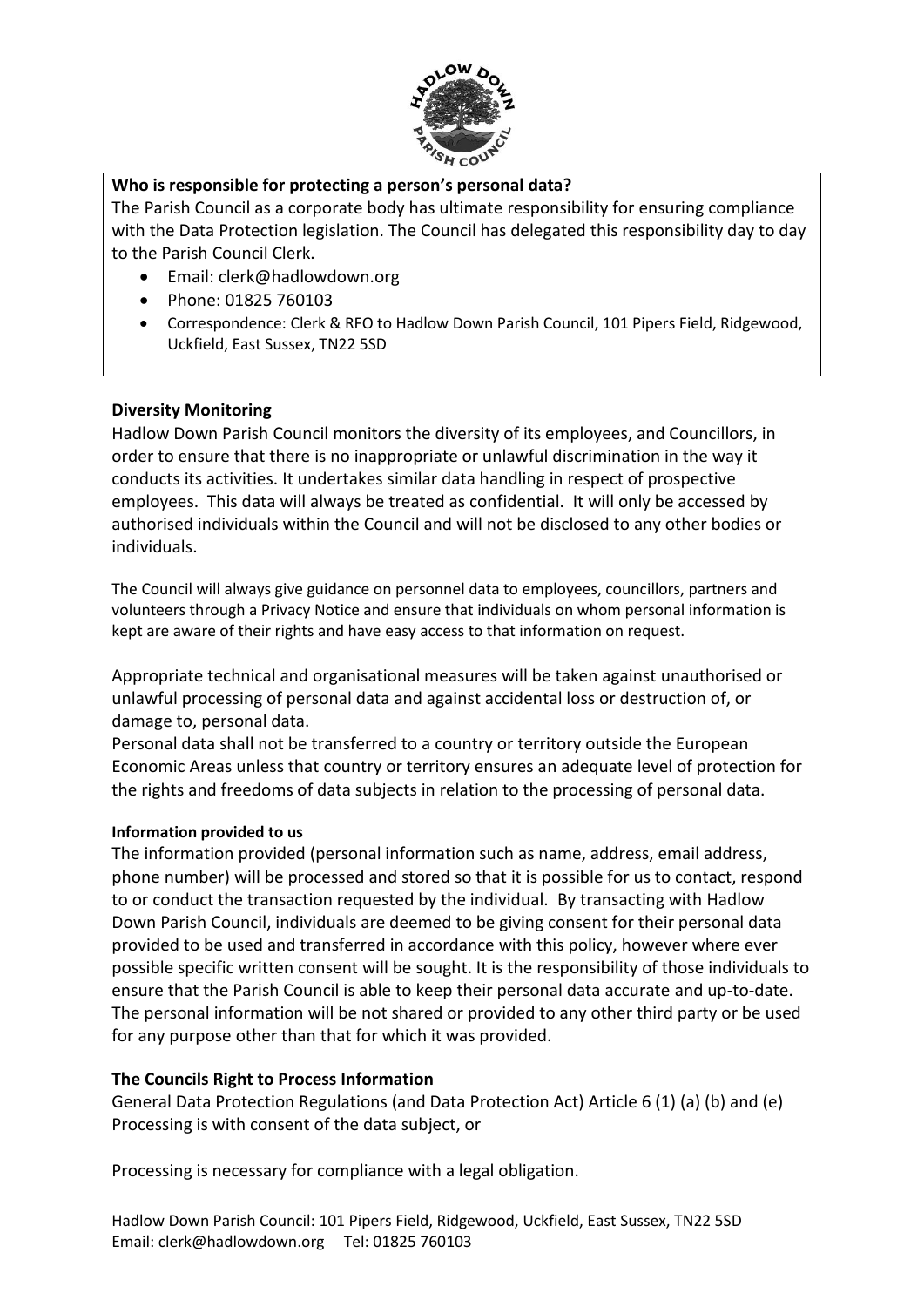

Processing is necessary for the legitimate interests of the Council.

## **Information Security**

The Parish Council cares to ensure the security of personal data. We make sure that your information is protected from unauthorised access, loss, manipulation, falsification, destruction or unauthorised disclosure. This is done through appropriate technical measures and appropriate policies.

We will only keep your data for the purpose it was collected for and only for as long as is necessary, after which it will be deleted.

### **Children**

We will not process any data relating to a child (under 13) without the express parental/ guardian consent of the child concerned.

### **Rights of a Data Subject**

**Access to Information:** an individual has the right to request access to the information we have on them. They can do this by contacting our Parish Council Clerk or Data Protection Officer:

**Information Correction:** If they believe that the information we have about them is incorrect, they may contact us so that we can update it and keep their data accurate. Please contact: Parish Council Clerk.

**Information Deletion:** If the individual wishes the Parish Council to delete the information about them, they can do so by contacting the Parish Council Clerk.

**Right to Object:** If an individual believes their data is not being processed for the purpose it has been collected for, they may object by contacting the Parish Council Clerk or Data Protection Officer.

The Parish Council does not use automated decision making or profiling of individual personal data.

**Complaints:** If an individual has a complaint regarding the way their personal data has been processed, they may make a complaint to the Parish Council Clerk, Data Protection Officer or the Information Commissioners Office **[casework@ico.org.uk](mailto:casework@ico.org.uk)** Tel: 0303 123 1113.

The Council will always give guidance on personnel data to employees at the time of their appointment.

The Council will ensure that individuals on whom personal information is kept are aware of their rights and have easy access to that information on request.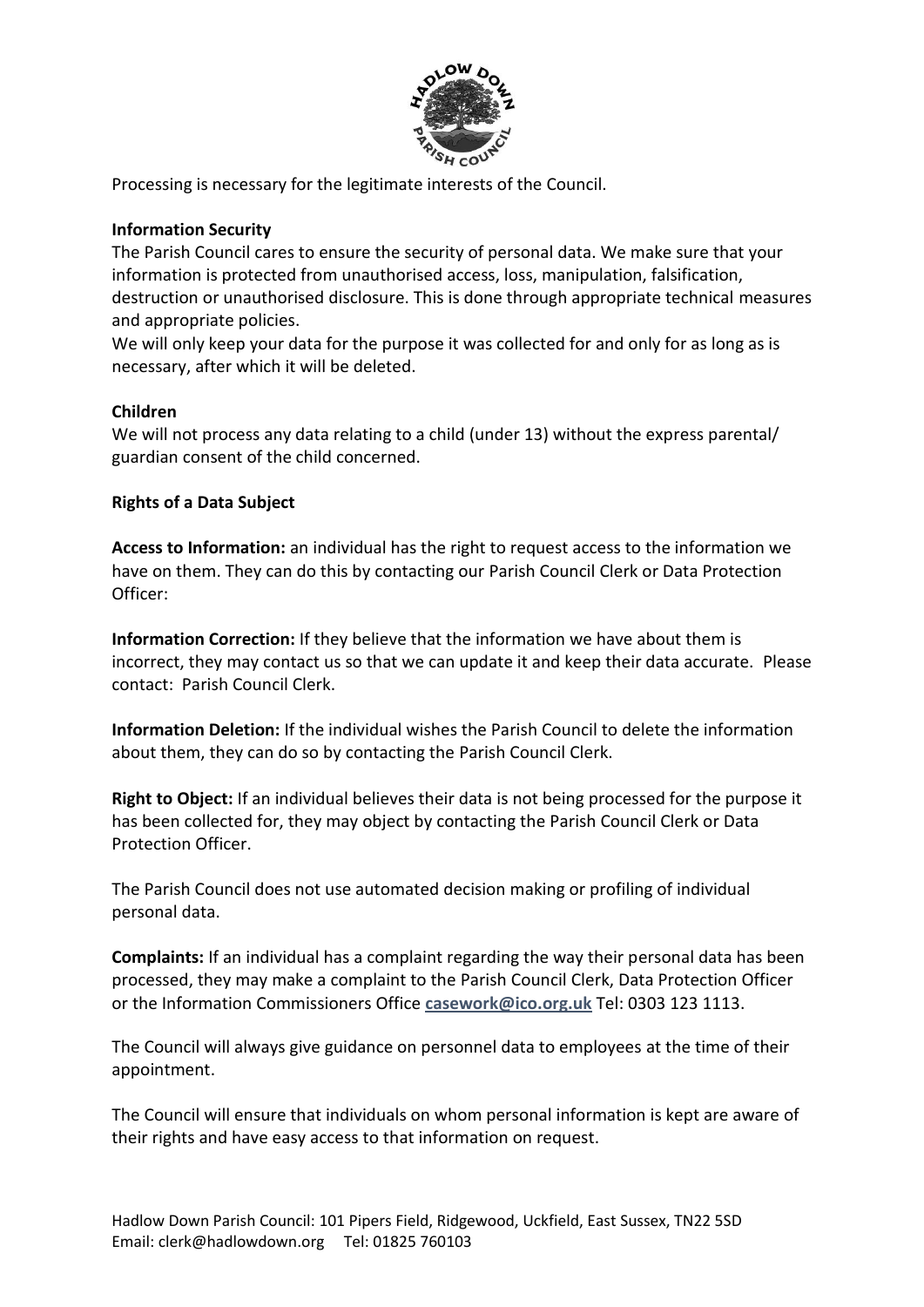

## **Making Information Available**

The Publication Scheme is a means by which the Council can make a significant amount of information available routinely, without waiting for someone to specifically request it. The scheme is intended to encourage local people to take an interest in the work of the Council and its role within the community.

In accordance with the provisions of the Freedom of Information Act 2000, this Scheme specifies the classes of information which the Council publishes or intends to publish. It is supplemented with an Information Guide which will give greater detail of what the Council will make available and hopefully make it easier for people to access it.

All formal meetings of the Council are subject to statutory notice being given on notice boards, the Website and sent to the local media. The Council publishes a list of future meetings on the website. All formal meetings are open to the public and press and reports to those meetings and relevant background papers are available for the public to see. The Council welcomes public participation and has a public participation session on each Council meeting. Details can be seen in the Council's Standing Orders, which are available on the website or by contacting the Parish Council Clerk.

Occasionally, Council may need to consider matters in private. Examples of this are matters involving personal details of staff, or a particular member of the public, or where details of commercial/contractual sensitivity are to be discussed. This will only happen after a formal resolution has been passed to exclude the press and public and reasons for the decision are stated. Minutes from all formal meetings, including the confidential parts are public documents.

The Openness of Local Government Bodies Regulations 2014 requires written records to be made of certain decisions taken by officers under delegated powers. These are not routine operational and administrative decisions such as paying an invoice approved by Council, but would include urgent action taken after consultation with the Chairman. In other words, decisions which would have been made by Council or committee had the delegation not been in place.

The 2014 Regulations also amend the Public Bodies (Admission to Meetings) Act 1960 to allow the public or press to film, photograph or make an audio recording of council and committee meetings normally open to the public. The Council will where possible facilitate such recording unless it is being disruptive. It will also take steps to ensure that children, the vulnerable and members of the public who object to being filmed are protected without undermining the broader purpose of the meeting.

The Council will be pleased to make special arrangements on request for persons who do not have English as their first language or those with hearing or sight difficulties.